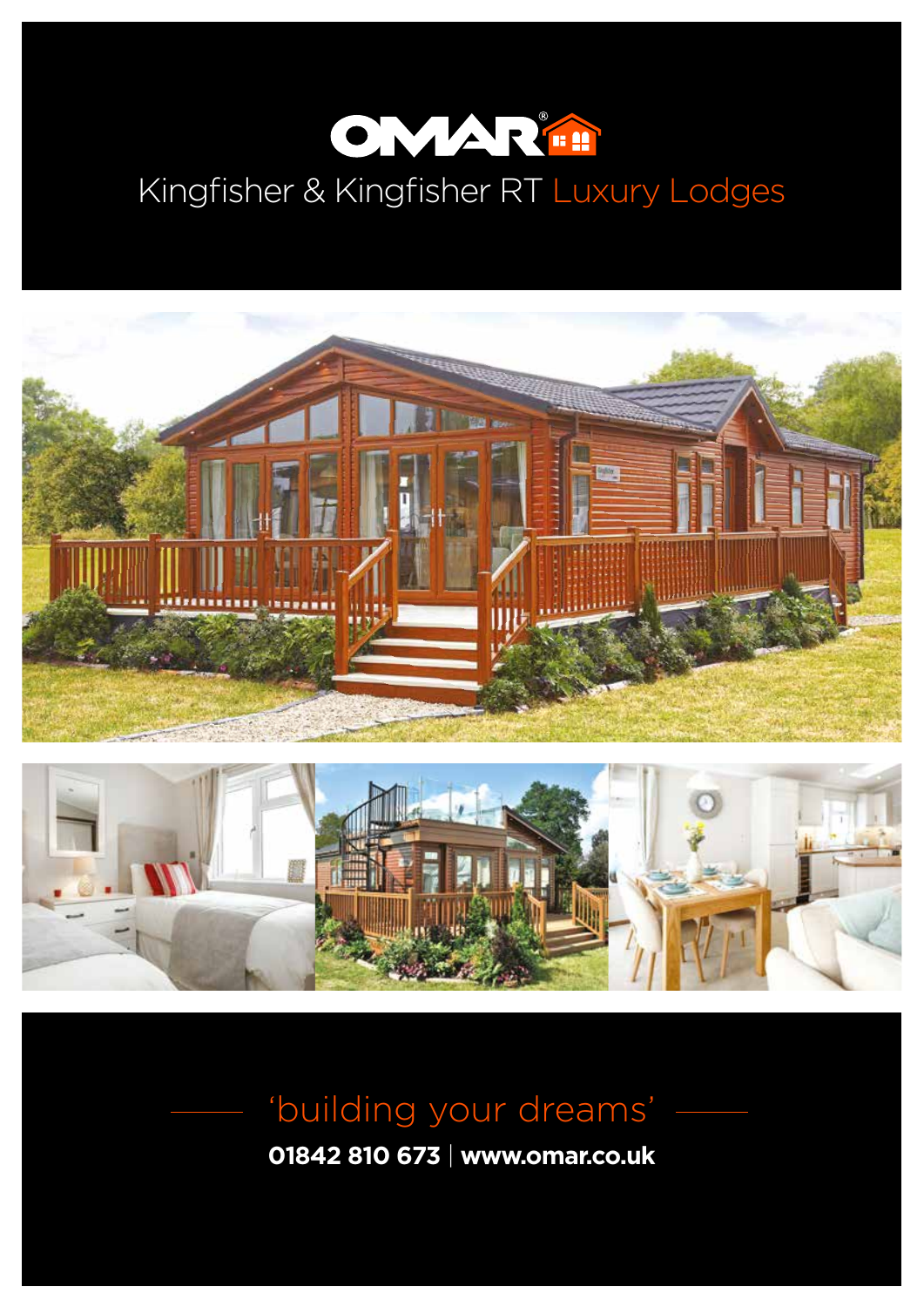## KINGFISHER HAS BEEN THE MOST POPULAR LODGE IN THE UK FOR MANY YEARS!

## Kingfisher Luxury Lodge

The Kingfisher has been the most popular lodge in the UK for many years and it's easy to see why. The full glass front fascia with feature lighting creates a light and airy feel - perfect for park settings, allowing the outside in. Inside, vaulted ceilings create a bright and spacious feel and the new, contemporary interior design and colour scheme come together to form the perfect holiday lodge environment! A clever layout in the openplan living area incorporates a fully fitted kitchen, dining area and comfortable lounge providing guests with plenty of space to relax. The generous master bedroom has a dressing area and en-suite, and the second bedroom, with twin beds, includes plenty of space for a holiday wardrobe in stylish wardrobes with sliding doors.

The Kingfisher is also available with an impressive Roof Terrace - a lodge with a view! With an exterior spiral staircase, the spacious upper terrace can easily fit two sun loungers, as well as a table and chairs – simply sit back and enjoy the view!

### **01842 810 673** | **www.omar.co.uk**



#### **ECO Options**

Over and above Omar's superior quality standard specification, ECO options can include:

Rainwater harvesting

- Air to water heat pump and a hybrid option
- Solar photovoltaic panels
- Solar water heating
- Triple glazed windows
- Ultra enhanced insulation levels
- Intelligent heating controls
- Water saving dishwasher

These options depend on the lodge, size, layout and location.

To discuss your individual requirements, please call us on 01842 810 673 or email eco@omar.co.uk.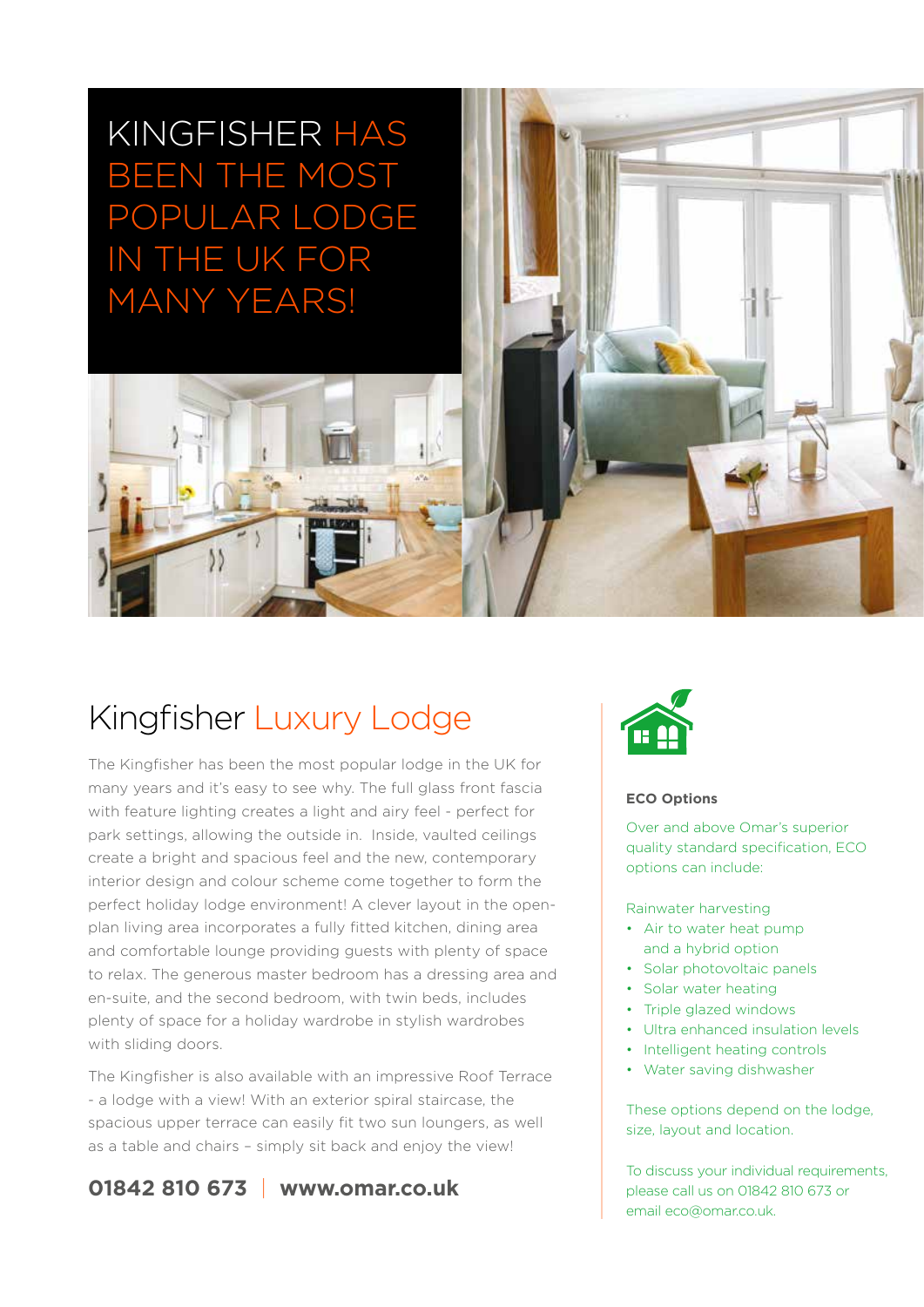

Some photos may include optional extras. Specifications and layouts may differ from those shown here. For full details, please contact our sales team.

#### **Construction**

- Built to BS3632 and protected by a 10-year Gold Shield structural warranty
- High pitched tiled roof guaranteed for 40 years
- PVCu double glazing (10-year frame warranty + 5-year glazing warranty)
- Full glass front fascia with French doors to the lounge and dining area
- Clad in CanExel (also available in other claddings)
- Feature interior and exterior lighting
- Roof dormer over side entrance

#### **Kitchen**

- Contemporary ivory gloss kitchen with soft/self close doors and drawers
- Integrated fridge, freezer, dishwasher and washer/dryer
- Stainless steel, electric double oven and hob with extractor hood
- Utility room available on selected floor plans
- Axiom walnut butcher's block style worktop
- Downlights and feature lighting to plinths
- Deep oak vinyl floor

#### **Living space**

- Contemporary wall-mounted electric fire with pebbles
- Barletta lounge suite with contrasting scatter cushions
- Bentley Designs, Lyon oak furniture including a coffee table, mirror, extending dining table and chairs
- Feature pendant light over the dining table
- Fully lined curtains with tie backs
- Hessian backed carpet with underlay
- Brushed steel curtain poles and finials

#### **Bedrooms and bathrooms**

- Coordinated headboards and bed sets
- Dressing area to master bedroom
- Wardrobes with sliding doors and freestanding bedside cabinets to bedrooms
- Fully lined curtains to the bedrooms and Venetian blinds to the bathroom and en-suite
- Wall hung floating vanity units to the shower room and en-suite bathroom
- Quadrant shower cubicle with body jet shower and sliding handset to the en-suite